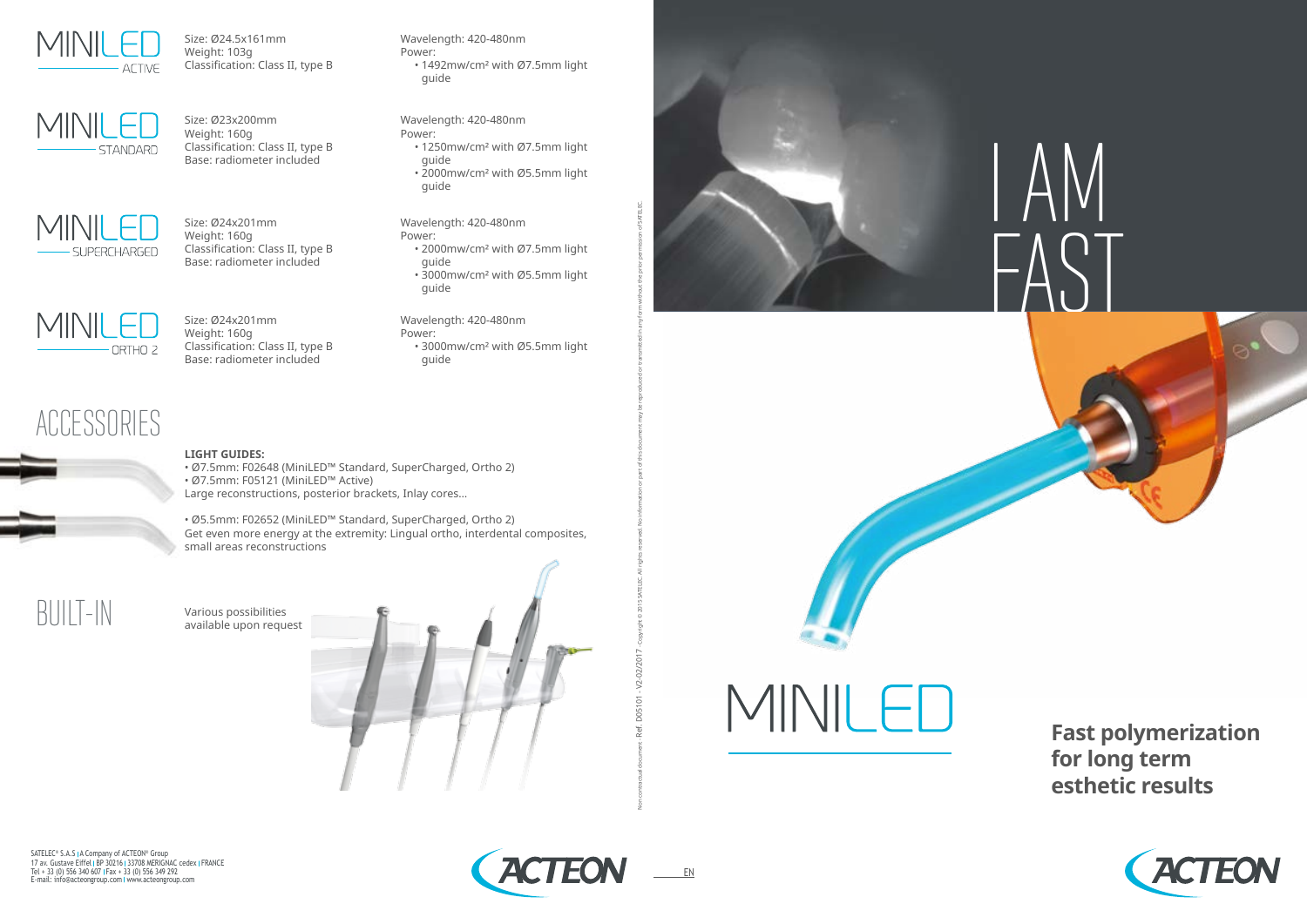The use of MiniLED™ Polymerization lamps have been appreciated worldwide for their efficiency and their secure cold light safe on vital teeth. The range of ACTEON® MiniLED responds to all clinical needs from portable to chair connected versions.

### CRUCIAL PHASE FOR GREAT ESTHETIC RESULTS

- Wide emitting spectrum: 420 to 480nm for dental photo-initiators
- Cold light limiting the risk of pulpal damage
- Developed in collaboration with prestigious universities





## PATIENTS & PRACTITIONERS FRIENDLY



Light-activated products such as composites, sealants, bonding agents have been optimized over the years to provide better esthetic results. The polymerization phase is crucial for esthetic and long lasting results. **Choosing the right lamp**, with the proper intensity and exposure time avoids fractures, infiltrations, postoperative sensitivity. Science has proved that improperly cured composites can generate a cytotoxic effect and are less biocompatible.(1)



## POLYMERIZATION CHALLENGES

### **Well-balanced combination**

- Cordless light handpiece easy to grip
- Robust body in aluminium
- Li-Ion battery with no memory effect

### **Safe & Hygienic**

- No fan to limit cross infection and avoid noise generation
- Rigid protection shield for a focused blue light with no danger
- for the retina
- Autoclavable multi-fibers glass light guide

### **Large photo-initiator compatibility**

- Relevant wavelength spectrum: Camphoroquinone (CQ) 470nm but also PPD and PAB 430 nm
- Large power range from 1250mW/cm² to 3000mW/cm²
- Customizable modes to polymerize diverse materials in various cliinical situations



## LATEST TECHNOLOGY

# MINILED CURING LIGHTS THE LAMPS REFERENCES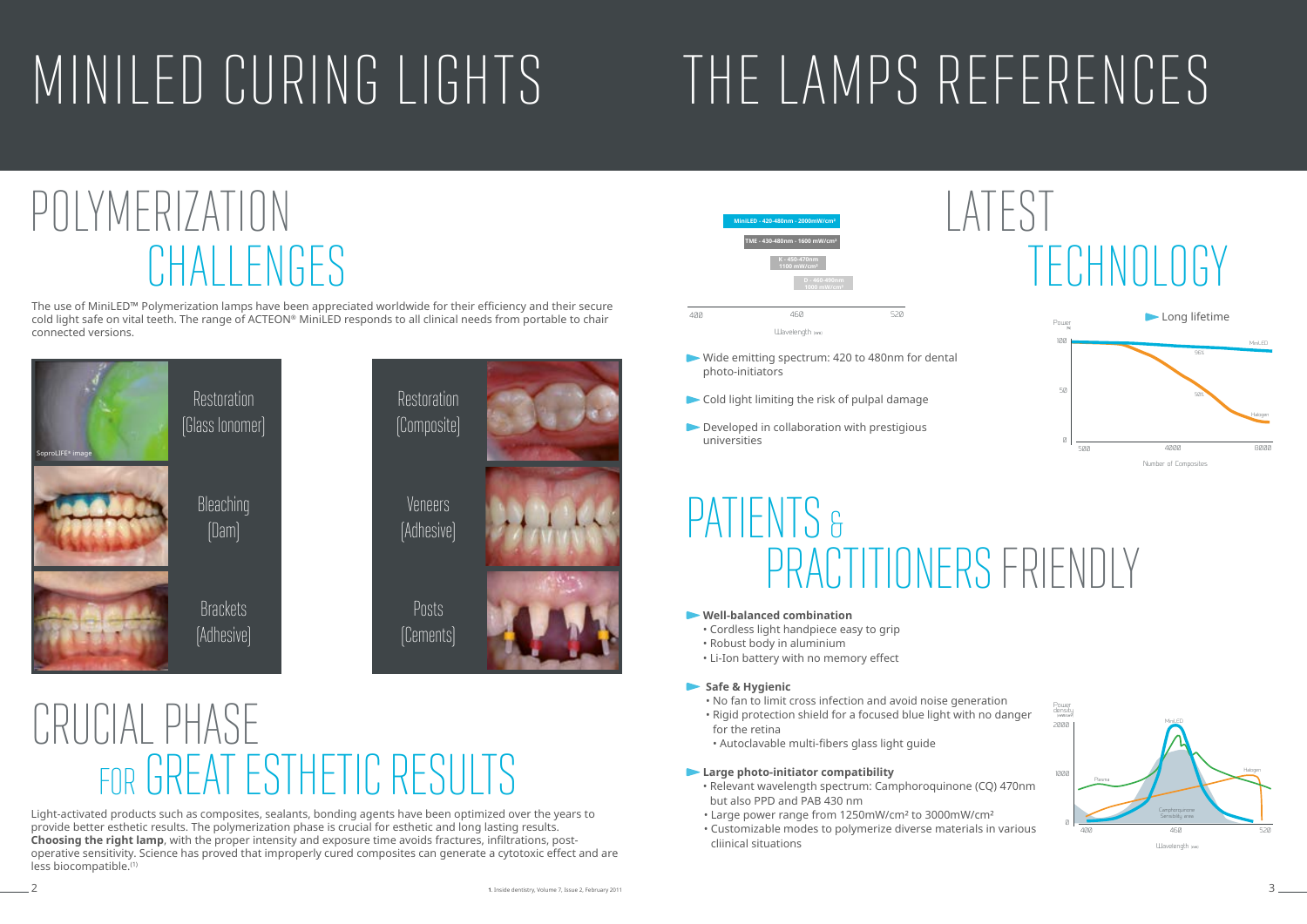## MINILED ACTIVE

## MINILED STANDARD



**No stress cracking** Progressive power increase during 20 sec (bip every 5 sec) for a complete and  $\frac{1}{20}$  safe curing

## SIMPLY POWERFUL



### FAST MODE

**Fast and easy**  Full power during 10 sec (bip at 5 sec) on regular depth



### PULSE MODE

**Ally rapidity and safety** 10 flashes of 1 sec (bip after 5 flashes) with times off to preserve dental pulp

### RAMPING MODE



**Safety** Base-charger includes a radiometer for light power intensity check-up

*Outperfoms in power, efficiency and speed*

**Optimal result** 3 modes to fit all clinical needs